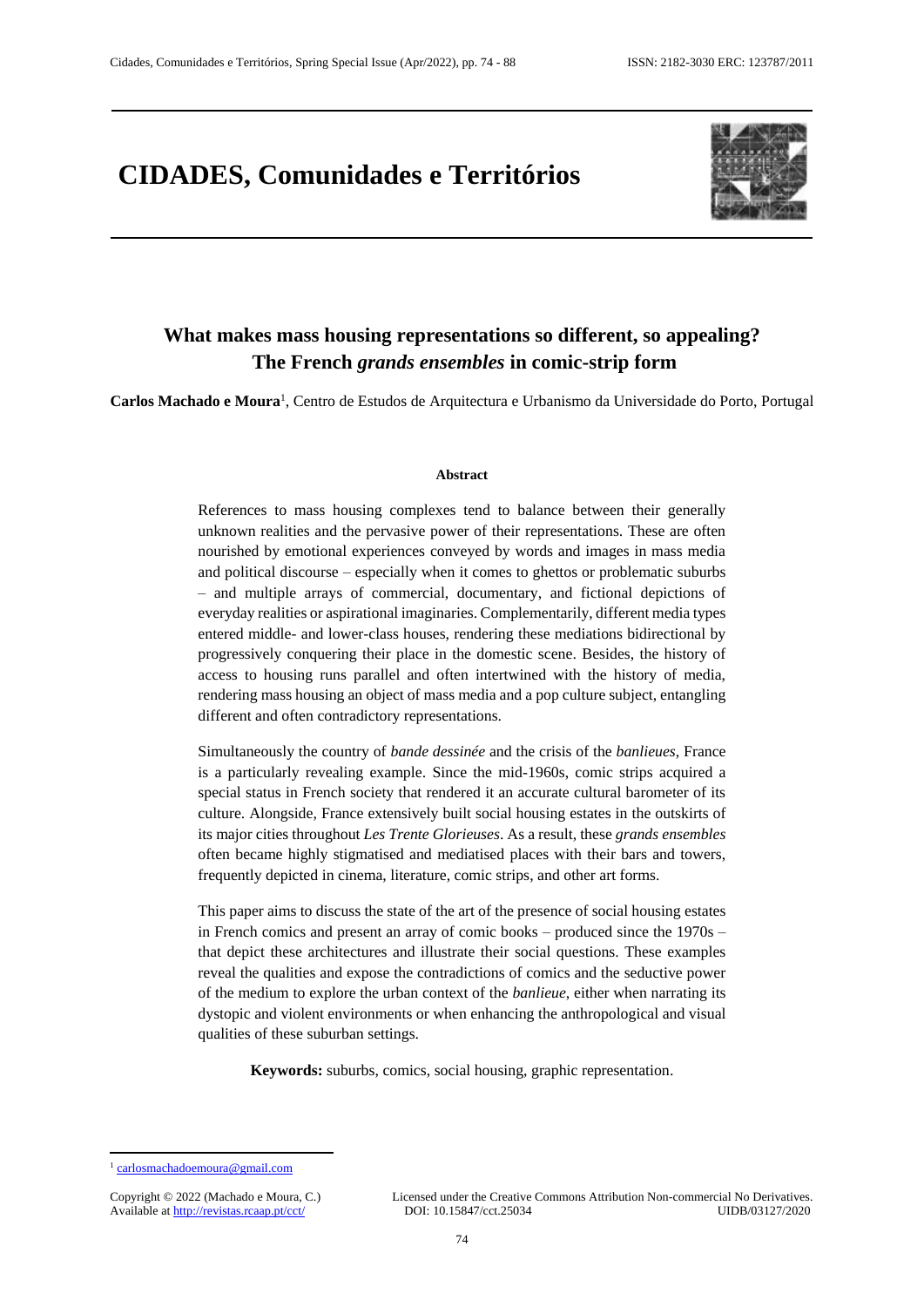#### **1. A matter of context**

Comics always had a robust and specific presence in the French cultural scene. Not only in terms of popular culture but the entire social and intellectual context. It was precisely in this country that the medium paved its way into academia, in the early 1960s, with the emergence of the first groups devoted to the study and criticism of *bande dessinée*. At the same time, Charles De Gaulle would say: "Really, you know, my only international rival is Tintin! We're both little fellows who won't be got at by the big fellows. Nobody notices, because of my height!", a statement revealed by André Malraux (1971), then Minister of Culture and a self-declared fan of Hergé's work. The General was assuming the role of French counterpart of the Belgian reporter, or perhaps comparing to the real gaulois, Asterix, equally short, brave, and resistant to foreign invasions, a more suitable metaphor. Indeed, De Gaulle's Minister of Youth Affairs and Sport, François Missoffe, once told Goscinny that, during a cabinet meeting in 1968, the General gave each of his ministers the name of a character from the Gallic village (Didier Pasamonik, 2009). Conceived in 1959 by Goscinny and Uderzo at the latter's apartment in an HLM social housing estate in Bobigny (Pajon, 2015, p.111), Asterix rapidly acquired a major relevance in the country, giving the name to the first French artificial satellite, launched in 1965. While the adoption of Tintin by France also reached the Chamber of the French National Assembly, debating whether the Belgian character was left-wing or right-wing by its 70th anniversary in 1999. But the interest of French intelligentsia with comics went way beyond major *bande dessinée* characters like Tintin and Asterix, as might prove and the fact that Roland Barthes once qualified Claire Bretécher, the famous cartoonist of *Le Nouvel Observateur* and one of the founders of *L'Echo des Savanes*, as the "best sociologist of the year" in 1976 (Parone, 1977). More than any other western country, these accounts testify to France's recognition of the legitimacy of comics at the level of official culture and of its role as a barometer of its society.

In addition to comics, France is also a country known for segregation and the crisis of the *banlieues*. A country where the social problems of the 19th century became the urban issues of the 20th century due to the clear territorial expression that they progressively acquired, particularly in the outskirts of major cities. (Machado e Moura, 2006) Although this phenomenon has been especially evident since the late 1980s, it started long before with Baron Haussmann's gentrification of Paris, which relocated the working classes from the centre to the suburbs. This segregation played a significant role in the Paris Commune, originating the so-called "revenge of the exiles" (Donzelot, 2006, pp.38, 102). Somewhat ironically, as Bernard Marchand (1993) puts it:

> Victorian England, so attached to all forms of segregation and which had almost institutionalised inequality, knew how to avoid translating it too brutally into the urban space, whereas France, which claimed to be more egalitarian, especially under the Third Republic, gave birth around its capital to one of the first great social ghettos in urban history.

However, it was in the economic boom of the post-war era, during the so-called *Trente Glorieuses*, the threedecade period of economic growth and prosperity from the end of the Second World War to the oil crisis of 1973, that the country implemented a technocratic strategy of "modernisation of society through the urban" (Oblet, 2005, p.87). A proactive policy based on the construction industry and the diffusion of concrete prefabrication, benefitting the Public Works sector. The State carried out the massive construction of large residential estates – called *grands ensembles*, whenever above a particular dimension – in major cities' crowns. Composed of bars and towers, these complexes mostly of social housing – in French HLM, for *habitation à loyer modéré* – were built during two decades, between the 1953 Plan Courant and the circular Guichard, which put a term to it in 1973 (Dufaux, Fourcaut, 2004, pp.15-16), at the rate of 300,000 apartments per year in the 1960s and 450,000 in the early 1970s. A boom that matched the country's lack of housing and welcomed the rural exodus and immigration from Southern Europe and North Africa needed to respond to France's new industrial priorities quickly. Especially the Algerians, who had been given priority of entry in the country because of a tacit assumption that they would return to their homeland after Algeria's independence in 1962, something that didn't happen (Ross, 1995, pp.152- 153).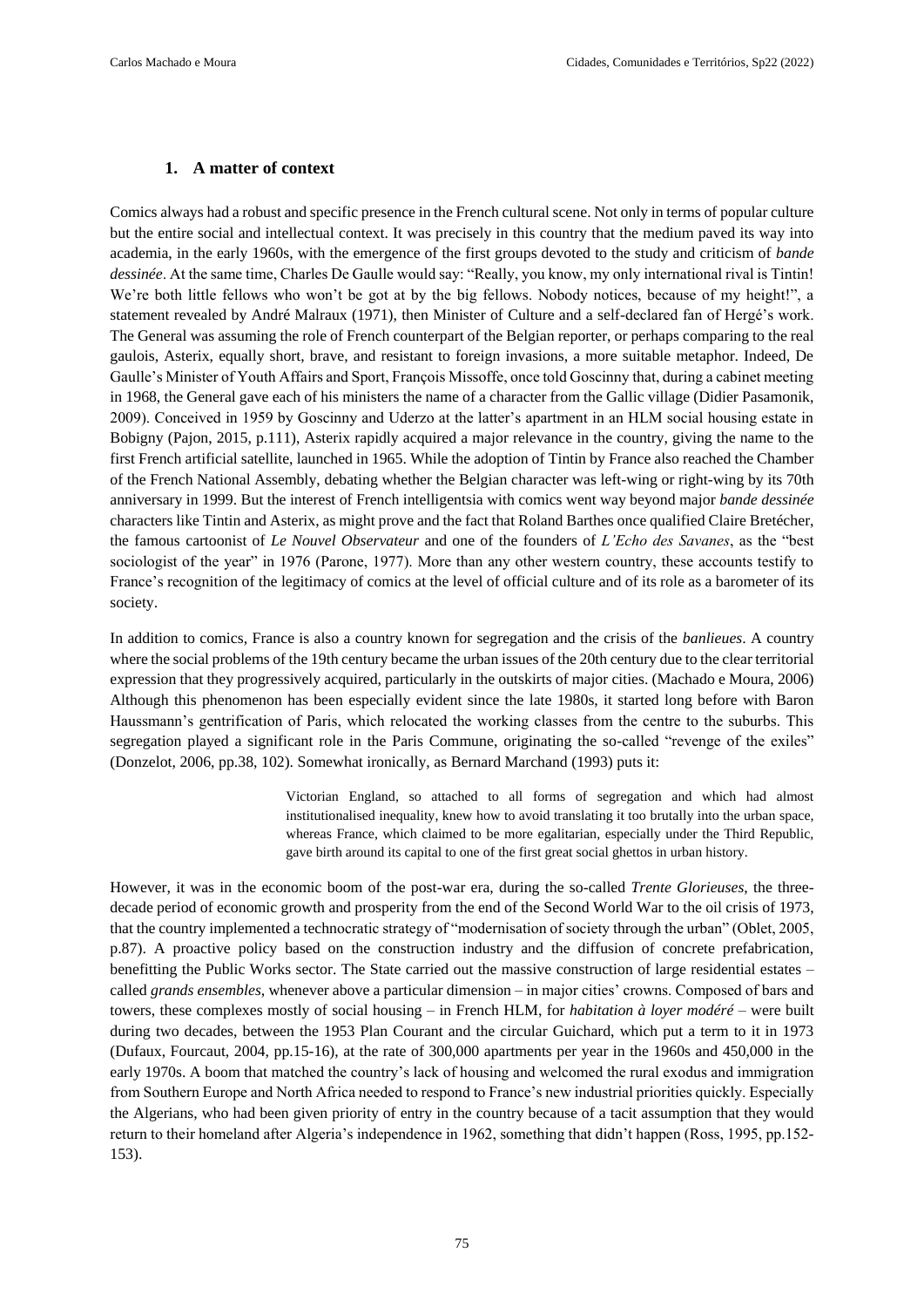Initially, these new neighbourhoods had some social and ethnic mix – *mixité* – primarily due to their attractive power compared to the city centres' lack of hygiene and comfort. But, soon, the middle classes, followed closely by the white working class, as soon as their saving allowed them, opted for a peri-urban adventure, seeking comfort in a family house with a garden, without the company of the poorer. So, these schemes were progressively relegated to the most disadvantaged populations, without resources for accessing the property and for whom social housing represents the final step of their residential trajectory (Donzelot, 2006). Finally, in the 1980s, these neighbourhoods faced a deep crisis, becoming subject to social segregation and the harsh reality that sociologist Pierre Bourdieu compiled in *La Misère du Monde* (1993). This public policy and this urban form were doomed by the entire society and the media, leading *Le Monde* to publish the headline "*Raser les grands ensembles?*" – to raze the large housing estates – as soon as 1982 (Dufaux, Fourcaut, 2004, p.40). No systematic demolitions occurred, but the State outlined several *politiques de la ville*. These included renewal processes with many partial demolitions and reconstructions to mitigate these effects and, sometimes, foster gentrification under the guise of social *mixité*. As a result, numerous neighbourhoods are now ghettos, places of social exclusion, stages of urban violence and images of the profoundly anti-urban feeling that runs across French society. Sites of low reputation, which even compose their proper vocabulary – *la zone, loubard, galère, racaille*, etc. – are often subject to security measures, as reinforced as the concrete that made them.

This article inquires on the visions that French *bande dessinée* has provided of the broadly stigmatised and mediatised space that corresponds to its urban outskirts, particularly the social housing estates organised in *grands ensembles* and *cités HLM*, from the 1970s until today. What depictions can we find in the ninth art and its images of our world of representations about these spaces? What different perspectives and social questions do these comics illustrate?



To the "sound" of Serge Gainsbourg, Blutch's Vitesse Moderne reveals a series of Parisian buildings, including the Tours Nuage estate in Nanterre, built by Émile Aillaud in 1977 and the social housing complex Hautes Formes, designed by Christian de Portzamparc in 1979.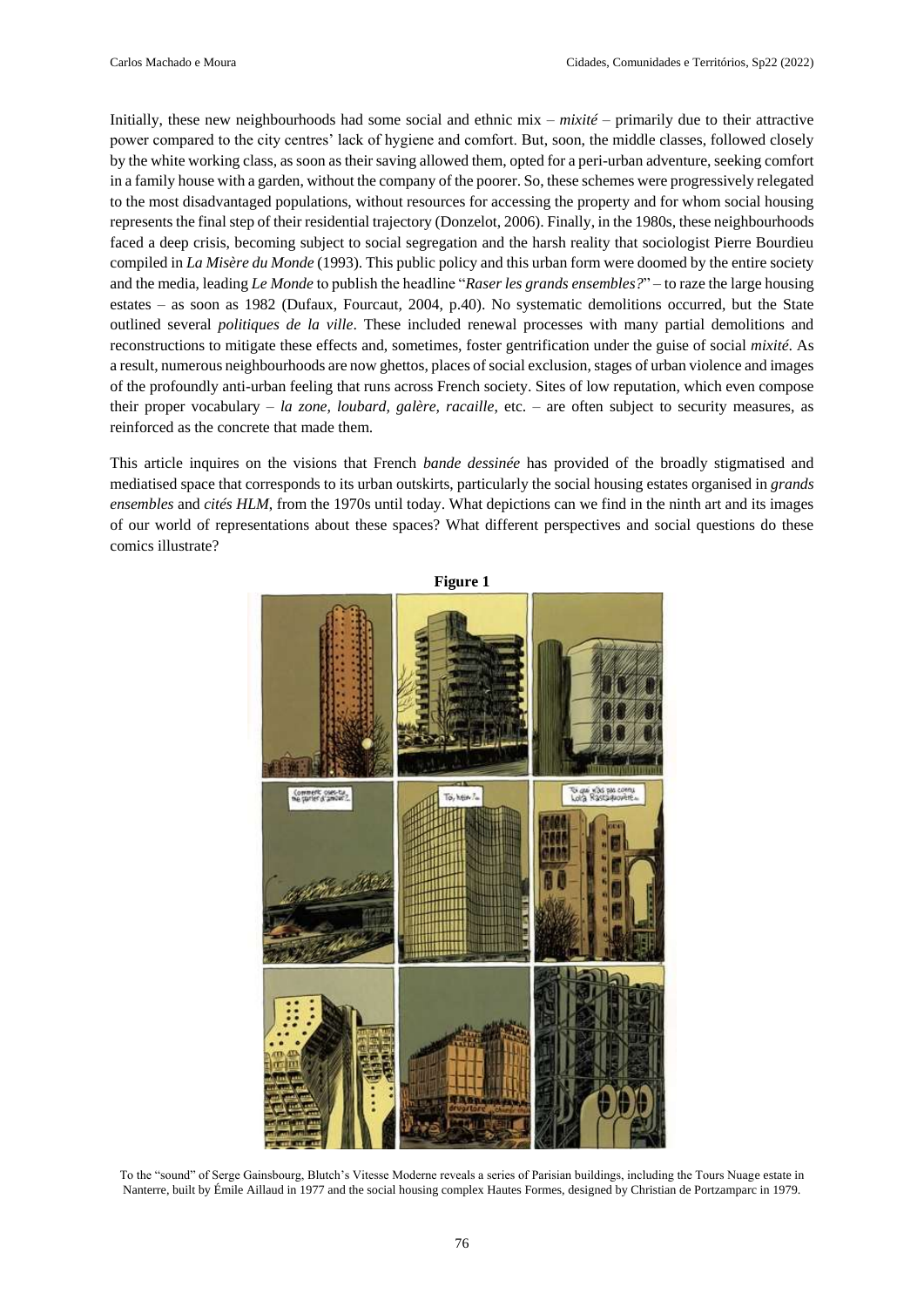## **2. Representations in comic strip form**

As a form of literature, Comics generally tend to focus mainly on a given narrative, thus often diluting spatial aspects within a series of human and social ones. Although there are many exceptions to this assertion – with series like *Les Cités Obscures* that bring architectural and urban features to the foreground –, the characterisation of the physical realm, required to frame the narrative and inevitable given the medium's graphic dimension, tends to subordinate itself to the story's development, often by simplifying the drawing – which might suggest more than it describes –, and giving priority to the action. Moreover, the mechanical properties of the medium, which narrates through sequential panels, decomposes the architectural space in partial visions, allowing the whole to be reconstructed only in the mind of the reader. It is only at precise moments – like aerial or distant views – that one realises, with more information, the urban form at stake:

> A contemporary comic book reader almost naturally identifies what is "urban" in it: the asphalt, the cobblestones of its streets, the stone, the brick of its walls, the glass and the steel of its buildings (...) [there is] a decor that makes the contemporary reader recognise himself and know that he is "in town". However, this presence of the city serves as a background; it does not appear as an explicit subject of comics. The restricted space of the panel encloses the viewer in closed areas where urban existence is obvious but unquestioned evidence. To open the gaze and for the city to become an object of representation, it is necessary to meet the points of view where it opens in perspectives, in the squares or the main avenues. Above all, the city ceases to be evident when I enter or leave it. (Garric, 2014)

Although this feature is likely to occur in the rendition of any urban experience and not only in comics, each medium – from cinema to painting or literature – proposes a different approach, manipulating and composing its own 'construction by images'. Borrowing the title of English pop artist Richard Hamilton's 1956 work "Just what is it that makes today's home's so different, so appealing?", one could ask where lies the seductive power of these mass housing representations? Hamilton's collage vividly portrays the paradoxical nature of the modern notion of home simultaneously as a multi-media recipient and a mediated construction, both an object of desire and its avid consumer. Similarly, by confronting the ambiguity of images and representations with the complex realities of mass housing living, one realises the multitude and richness of the different approaches, both in comics and in cinema.

The examples of comic books that we analyse further clearly reveal the qualities and the contradictions of comic strips that explore the urban context of the banlieue and its architectural forms, either when narrating its dystopic and violent environments or when enhancing the anthropological and visual qualities of these suburban settings. Complementarily, a quick overview of French movies on grands ensembles, from Malik Chabane's *Hexagone* (1994) – in English: *Tale of the Suburbs* –, to Mathieu Kassovitz's *La Haine* (1995) – in English: *Hate* –, Rabah Ameur-Zaïmeche's *Wesh wesh, qu'est-ce qui se passe?* (2001) – in English: *Wesh, wesh, what's happening?* – or, more recently, to Leïla Sy and Kery James' *Banlieusards* (2019) – in English: *Street Flow* – or Ladj Ly *Les Misérables* (2019), would reveal an equally exciting and diverse set of approaches. Some of these films are actual products of the suburbs, all are mediated constructions of varied genres, from documentary to comedy and drama, and all are triggers of different readings of the reality they portray.

French sociologist Isabelle Papieau argues that when they are "called to constitute a comic book theme, the images of the suburbs will demonstrate a strong 'symbolic power' and draw 'a bridge' between the fictional domain and the universe that is ours." (Papieau, 2001, p. 15). It is perhaps in this specific ability of comics of establishing a link between reality and fiction that lies the seductive power of the medium. Unlike cinema, a bridge mediated by the graphical expression of the drawing and the organisation of a sequence in multiple juxtaposed panels, as well as by the reader's own rhythm.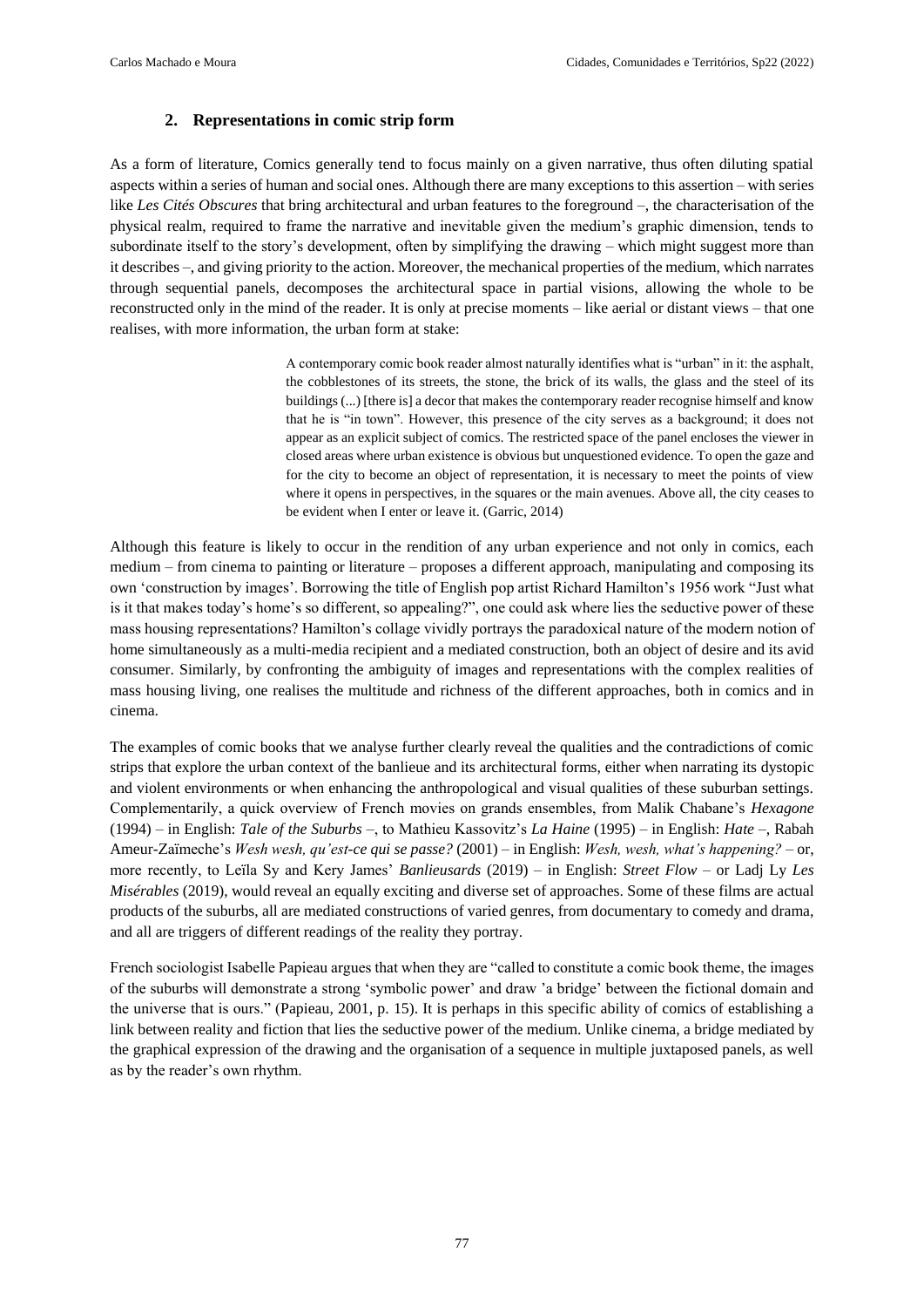### **3. A diversified corpus**

The relationship between architecture and comics has been discussed in many exhibitions and publications, especially since the Institut Français d'Architecture organised the exhibition *Attention Travaux! Architectures de Bande dessinée* in 1985, which itinerated through various European institutions, including the CAM/Centre of Modern Art at the Gulbenkian Foundation in Lisbon. Curated by Lionel Guyon, François Mutturer and Vincent Lunel for the broadcast department of the Institut Français d'Architecture, directed by François Chaslin, it groups a collection of images by different topics. Three of which fit within our scope: *Vérités de la palissade*, *H.L.M.* and *Banlieue*. Forty panels, primarily black and white, reveal collective housing schemes, in the modern language of postwar architecture, and unqualified open spaces at night, hoardings, *terrains vagues*, vandalised telephone booths, piled scrap cars, or parked in extensive lots next to the buildings. At first glimpse, the criticism of the monotony of these places and their lack of quality and maintenance is implicit.

However, many of these images are extracted from comic books whose stories are marginal to these places, sometimes having little, if anything, to do with them. Indeed, quite often, the curators of the exhibition selected the only panel of the entire story that depicts these neighbourhoods (Boucq, 1984, p.39; Filippini, 1984, p.10), and the exhibition catalogue reproduces these drawings without offering any comment (Guyon, Mutturer, Lunel, 1986, pp.67-70); the merit of the exhibition lies precisely in providing a collection of drawings, not in formulating their criticism. Yet, the comic magazine *A Suivre* devoted a special issue to the exhibition, for which several authors specifically drew comic pages. *Walthéry* (Busscher, 1985, pp.34-35) brought the short story of a couple of young teenagers while looking for a place for some intimacy in the basement of one of these buildings, discover the skeleton of the architect who got lost in the endless spaces he had designed without being able to find his way out. The story conveys explicit criticism of this dehumanised architecture with humour and funny graphism.

At the same time, *Attention Travaux* was opening in Angoulême, a special issue of another magazine, *Urbanisme*, devoted to the inter-ministerial programme Banlieues 89, offered a quick overview of the renderings of housing complexes in comics, as in literature and painting. In the introduction, Gilles Rousseau (1985, p.77) remarks that "contemporary comics (…) set up a suburban setting that is not yet that of large housing estates" but an "atmosphere typical of the first crown." Later, the exhibition *Archi & BD – la ville dessinée*, curated by Jean-Marc Thévenet and Francis Rambert and held at the Cité de l'architecture et du patrimoine in 2010, collected a series of other examples, organising them with greater attention to their narrative content. In the catalogue, Philippe Morin writes *La Ville extra-muros*, an essay that argues that the authors' views of suburbia are often biased for affective reasons:

> (…) comic authors' views of the suburbs are often idealised. They frequently come from the outskirts, so they use it in their decors as it is more familiar to create a world full of nostalgia. (…) while little used in other arts, the suburbs always had certain respectability in comics because, as an old sub-culture, they always felt more at ease there. (Morin, 2010, pp.108-110).

This view matches the account of Gilles Rochier, author of an award-winning trilogy on the suburbs (2008, 2011, 2017), who states using suburban complexes as setting for his narratives for the simple reason of being acquainted with such reality:

> (…) my books are not about an estate, but books that use the estate as a scenario, because I live in a suburban neighbourhood and always did so that decor is the one I master the best. (...) [It is] my universe; I have always been a child of the suburbs. (Lyon BD Festival, 2013)

The Public Administration even explores the idealism endowed with some optimism and an apparent naiveté of some representations. It is the case of the Tendre Banlieue series, which we will refer to later, used as a pedagogical tool in several schools. Even more evident is Oh, ce sera beau! (Trocquet et al., 2013), an urban exhibition and a book prepared in 2014 in Le Havre, for the centenary of the Office Public d'Habitat de la Ville, the public entity that manages the social housing park. It used illustrations of eighteen comic authors – Boucq, François Schuiten, Loustal, Frank Margerin, Philippe Drouillet and others – depicting a colourful optimistic suburban dreamlike universe. Nevertheless, the reality of the suburbs portrayed in comic albums is not always so sweetened: social, psychological, and urban violence are present in numerous stories.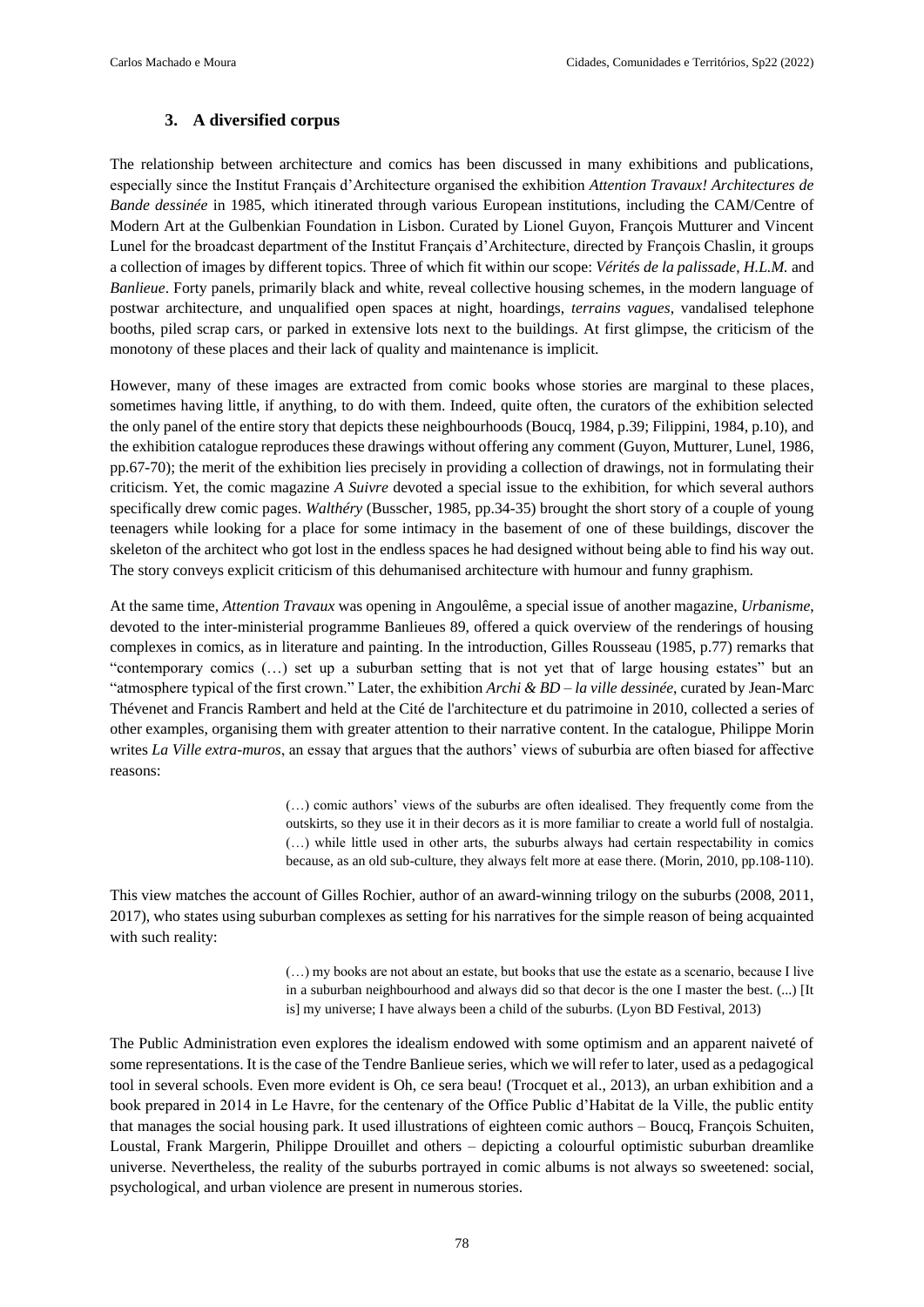Isabelle Papieau, the author of *La banlieue de Paris dans la bande dessinée* (2001), identifies some exciting aspects of how comics deal with the subject of the suburbs. Unlike other articles that also focus on the comics representations of the French city but neglect social housing estates (Molina, 2007), Papieau specifically addresses *grands ensembles*. First, she emphasises the visual elements, the illustrations that often explore *chiaroscuro* and the night's rhetoric (Papieau, 2001, p.63), combining a dark and shadowy decor – a noir realism – with marginalised places and symbolically painful stories.

> Some comic book illustrators propose an image of a suburb decomposed under a spectral light from two "instrumental" colours: black and white. (...) The pessimism of the chilling images explores unspeakable places, referring to the origins of stigmatisation; the visual record of wrecked, thankless suburbia that graphically dilutes the infinite is supported by expressionist images that communicate, through the scenarios and scenes of life, the despair of those places. (Papieau, 2001, p.51)

The aesthetic coldness of the landscapes, some of which are even identifiable – as is the case with *Klishy s/s Bois* (Eberoni, Lob, 1980) – is sometimes enhanced by the graphics and the perspectives that accentuate the vanishing points (Papieau, 2001, p.62). Signs of filth and degradation convey the lack of civility: on the outside, garbage on the floor, façades with tags and graffiti; in the interiors, damaged walls and ceilings, especially in the common areas, untidy and modest apartments, with banal decoration and kitschy taste. The constant presence of television and alcohol, the books rare and neglected, also alludes to a low cultural stratum (pp.54-60). Characters, especially teenagers, sometimes defined by some quick strokes only – possibly to "reinforce the notion of anonymity" (p.62) – depict an excluded youth, with a feeling of non-belonging, victim of a flawed school system and unavoidable and long-lasting unemployment (p.67). We thus find the archetypes of deviation, wandering, the spiral of marginality and the menace to public order, alongside the black economy and the delinquency that degenerates social norms and hides in the shadow. In short, Papieau argues that "in tune with the media treatment, comic books explicitly report the avatars of a fallacious micro-society, deviated to collusion and punitive actions" (p.67). Additionally, they manage "illustrating the inhumanity of the utterly monofunctional and socially fractured grands ensembles, embedded in public spaces that comic authors graphically describe their emptiness and pollution" (p.127). These considerations are more or less supported by a set of albums that Papieau analyzes, in particular the *Adventures of Lucien and Ricky Banlieue* (Margerin, 1981; 1987), *Les Bidochon* (Binet, 1982), *Scènes de la vie de banlieue* (Caza, 1977) and *Ethnic ta mère* (Boudjellal, 1996).

#### **4. Some examples**

The first comic story in *bande dessinée* in a suburban neighbourhood is *Cauchemar Blanc* (Mœbius, 1980) – in English: *White Nightmare* – published in 1974 in the Franco-Belgian comics magazine *L'Echo des Savanes* and the only incursion of Mœbius in social realism. Far from his typical fantastic scenarios, this short episode occurs on a winter's night in a social housing neighbourhood and focuses on racism and interpersonal disputes. Throughout thirteen monochrome pages and agonising graphics (figure 2), we see an Arab man run over, knocked unconscious, and beaten by a group of four racists in a vacant parking lot outside of the apartment buildings. The drawings are masterly balanced, exploring the composition of several partial views, with different zooms and counter-perspectives, reinforcing the graphical power of the black and white contrast and emphasising the dramatic story. This piece also served as a screenplay for Mathieu Kassovitz's homonymous short film (1991) set at the Fontenay-sous-Bois *cité HLM*, where Moebius is from, four years before his feature film *La Haine* (Kassovitz, 1995) filmed in Chanteloup-les-Vignes (Thierry, 2013).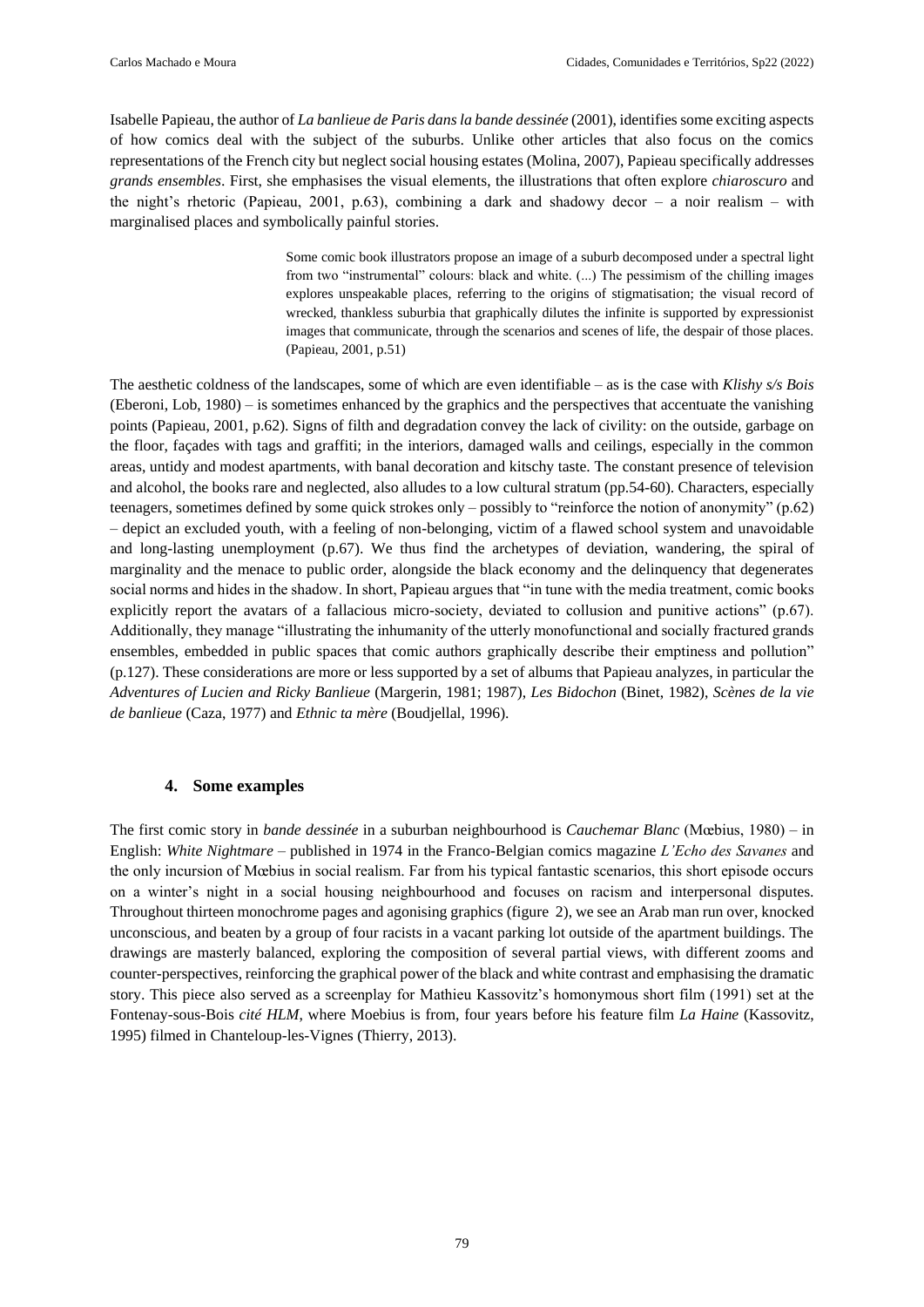

**Figure 2. Mœbius, Cauchemar Blanc**

Between 1977 and 1979, Philippe Caza launched the series *Scènes de la vie de banlieue* (1977) – in English: *Scenes of suburban life*. Composed of short episodes, it stands out for intersecting the realm of the suburbs and the fantastic through passages to parallel dreamlike worlds borrowed from science fiction. Although its visual interest – supported by meticulous psychedelic and bold coloured aesthetics – largely overcomes its ideological or social commitment, the author describes the dormitory neighbourhoods as dehumanising spaces. In some episodes, at least, he portrays their inhabitants as living-dead and reveals this architecture as a mere scenery, implicitly referring to the alienation and normalisation imposed by these spaces and by the rat race logic of the commuters' daily routine, popularly translated by the French expression *metro*, *boulot*, *dodo* – literally subway, work, sleep.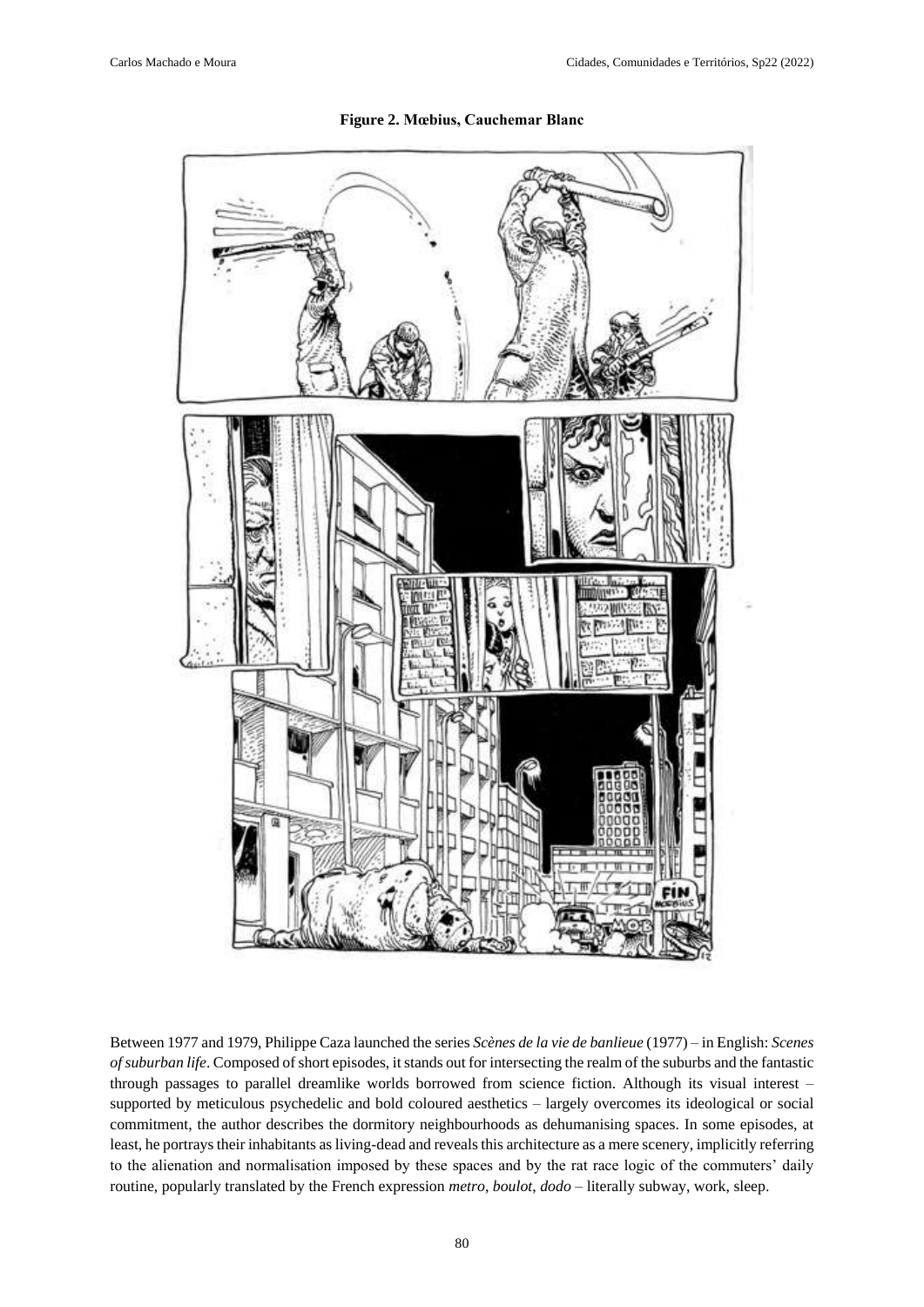Several other series represent the *grands ensembles* somehow marginally. For example, Jean-Pierre Gibrat launched *Goudard* in 1980, the story of a young teenager that skates throughout a series of suburban blocks (Gibrat, Berroyer, 1981-82). However, apart from brief allusions to neighbourhood problems and the depiction of some punctual architectural elements, the interaction with the neighbourhood is significantly reduced. In the same period, Frank Margerin provided idealised and humorous versions of the suburbs in his series *Lucien* (1981, 2008) and *Ricky Banlieue* (1987) – in English: *Ricky Suburb* – which explicitly avoid addressing the social problems that were already felt at the time. Although they allow reading some social and cultural aspects (Papieau, 2001), the urban issues remain marginal and grands ensembles a mere feature of the scenery.



**Figure 3. Binet, Les Bidochons en habitation à loyer modéré**

An emblematic and totally different album is *Les Bidochon en habitation à loyer modéré* (1982) by Binet. The *Bidochons* are a stereotypical suburban middle-class family, somehow the French *bande dessinée* counterpart of the American cartoon The Simpsons and the British sitcom The Royale Family, albeit relatively unknown outside France. In this specific adventure, the narrative unfolds in a social housing building, never revealed in an ensemble perspective, but always in partial views, often combining the structure of the comics page with the white frames between the panels used as architectural elements, either walls or slabs. Binet, who also lived in a public-sector estate, depicts, throughout the story, a series of neighbourhood problems and promiscuity due to the cheap and thin construction of these prefabricated buildings: inadequate acoustic insulation, the poor quality of the finishing materials, the garbage chutes and the staircases acting like sounding boards, promiscuous subject to various smells, etc. (figure 3). The story also points out the banality and the repetitive sameness of the architectural solutions and the poor quality of outdoor spaces, besides the distance and physical separation between the city and the estates.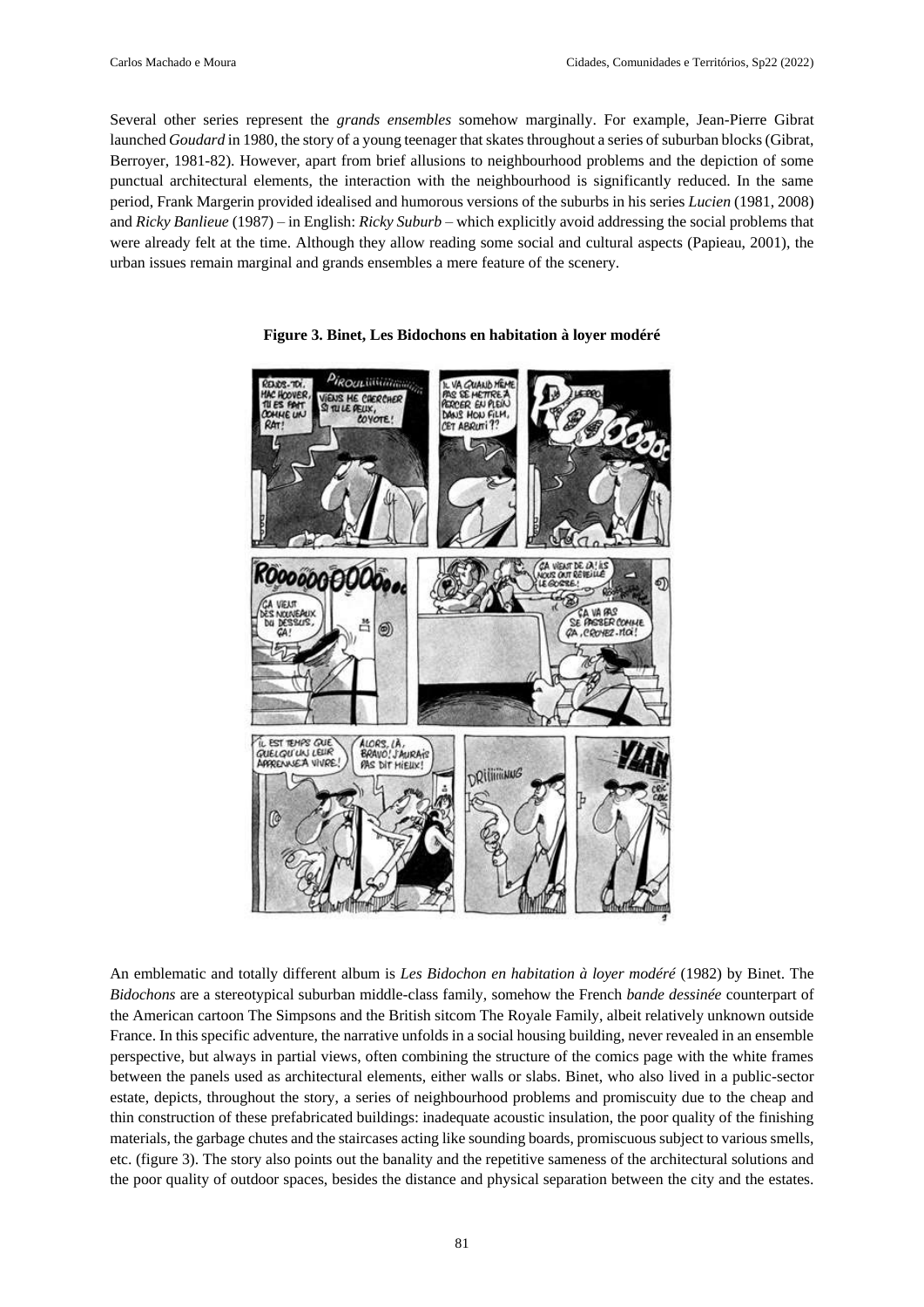"Built away from it all" or stuck between a "boulevard on one side and the railway on the opposite." (Binet, 1982, p.36). The architect himself is summoned to explain the great challenge of fitting "the maximum number of inhabitants into the minimum space" (p.37). Lastly, we witness the boredom and the depression of the residents and Mrs. Bidochon's frustration when realising that neighbours are moving into a single-family house without being able to do the same. Despite the book's caricatural tone, many of the album's criticisms correspond accurately to the accounts of Bourdieu's interviews (1993).

With an optimistic tone, from the 1980s to 2010, Tito's *Tendre Banlieue* series (1983, 1984) – in English: *Tender Suburb* – chronicles the happy adolescence in a suburban environment of a group of teenagers between 7th and 12th grade. With a pedagogical vocation and a sentimental oversimplified manner, its 20 albums address both the issues of that generation as some social problems, from unemployment to illiteracy, drug addiction, AIDS, etc., but always in an upbeat and sweetened version of reality. Architecture renderings are very accurate, and some neighbourhoods are even recognisable, like *La Butte Rouge in Chatenay-Malabry* – where the author lived – to reinforce the narrative's credibility. However, as one could predict from the title, the harsh, complicated, and mediatised suburbs are avoided, preferring quieter, 'tender' areas (Jacquet, 2015). Jano made the opposite choice, explicitly portraying violence with Kebra (Jano, Tramber, 1981, 1985), published in the comics magazines *Hurlant Métal and Charlie Mensuel*. Using animal characters, this top-rated series in the 1980s became a symbol of youth counterculture. The main character, a rat – like Art Spiegelman's Maus, created in the same period, who lends himself to the pun "rat-caille" from the French *racaille* for scum – lives in a decrepit HLM estate (figure 4). In 'dirty' graphics, sometimes monochrome others in full colour, we see *terrains vagues*, destruction and dereliction, filth, vandalism, delinquency, theft and aggression, revolt against the forces of order, drug trafficking, etc. In short, all the typical clichés of violent suburbia, but with lots of humour.

#### **Figure 4. Jano, Kébra dans la honte aux trousses!**



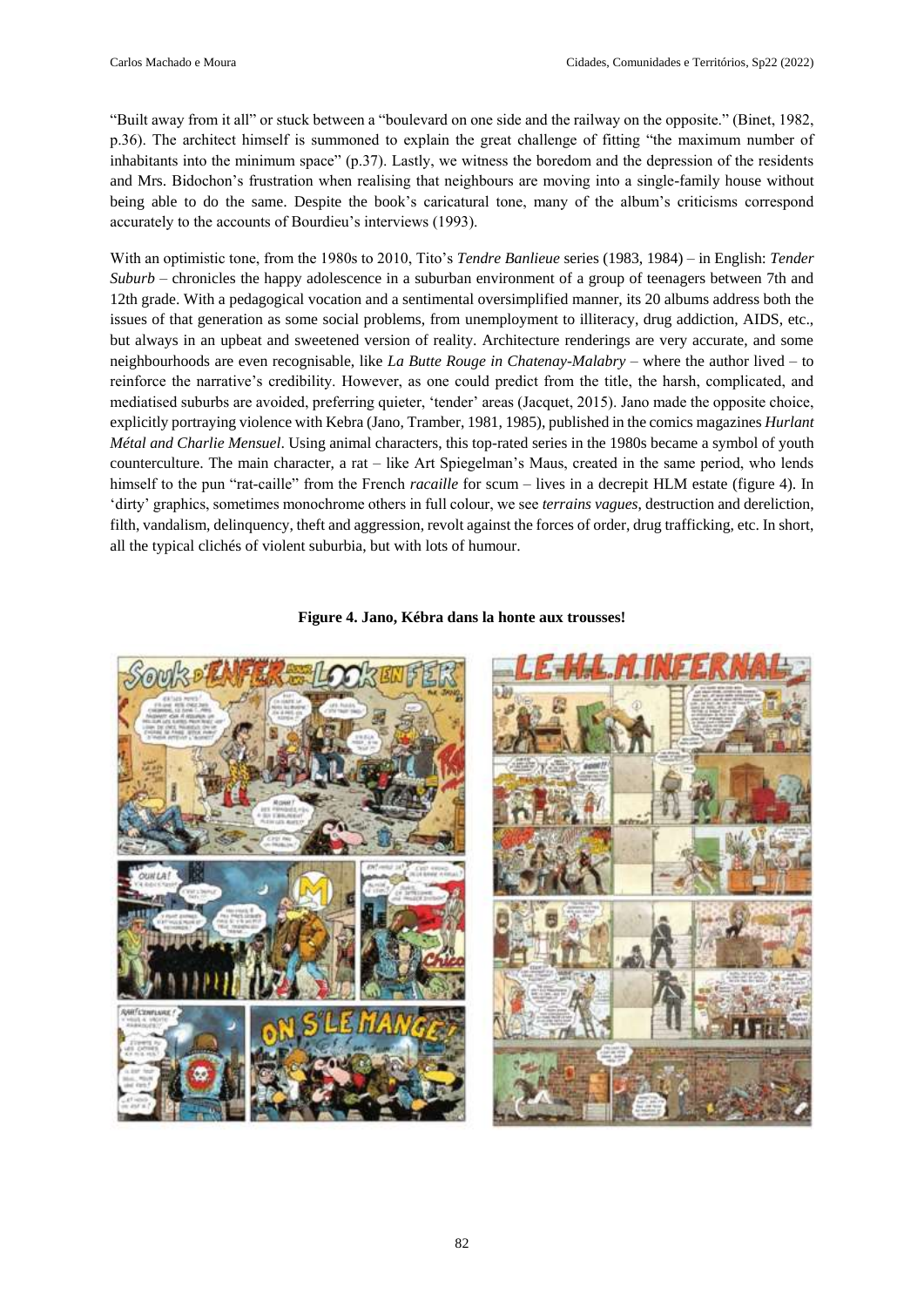The theme of violence in the estates returned in the late 1990s with Jean-Christophe Chauzy's *Béton Armé* (1997) – in English: *Reinforced Concrete* (armed). The main character finds himself in the middle of the night, alone and on foot, in the middle of a *cité*; he gets into trouble in a series of caricatural adventures typical of the suburbs portrayed by the media. Supported in facts, exaggerated with large doses of humour and mockery, Chauzy brings intense, colourful and distressing graphics that overcharge the dramatic scenes loaded with brutality and gore. Drawn expressively (figure 5) – like all his albums (Chauzy,  $2001$ ) – the architecture of the estates reinforces this effect.

> My book received the reactions I expected: I was accused, upon its publication in 1997, of telling nonsense about the suburbs, but the reality proved to be much more spectacular and atrocious than fiction. One of my students (...) accused me of exaggerating, showing what we saw on television. He had been an educator in the suburbs for years, dealing with young people. He recently admitted that he was breaking down and recognises today that what I was saying wasn't as exaggerated as that. (Chauzy, 2000)



**Figure 5. Chauzy, Béton armé**

Cover (left) and collage of different panels (right).

Violence – sometimes extreme, especially in rivalry and reckoning between gangs – continues in subsequent comic series. *Le Temps des Cités* (2008) – in English: *The Time of the Cities/Estates* –, set in the 1980s, makes this report by using highly realistic architectural sceneries. However, some more recent narratives, like TMLP *Ta mère la pute* by Gilles Rochier (2011) – in English: *Your mother the whore* – or *Ligne B* by Julien Revenu (2015), opted for simplified, almost childlike graphics in the representation of the characters and the buildings. This graphic economy reveals an especially effective communication of the various forms of violence of these places: latent violence; symbolic violence, with specific social codes; and actual violence, including physical and verbal aggression against people, and the inability of the forces of order to control it. Rochier's album, which won the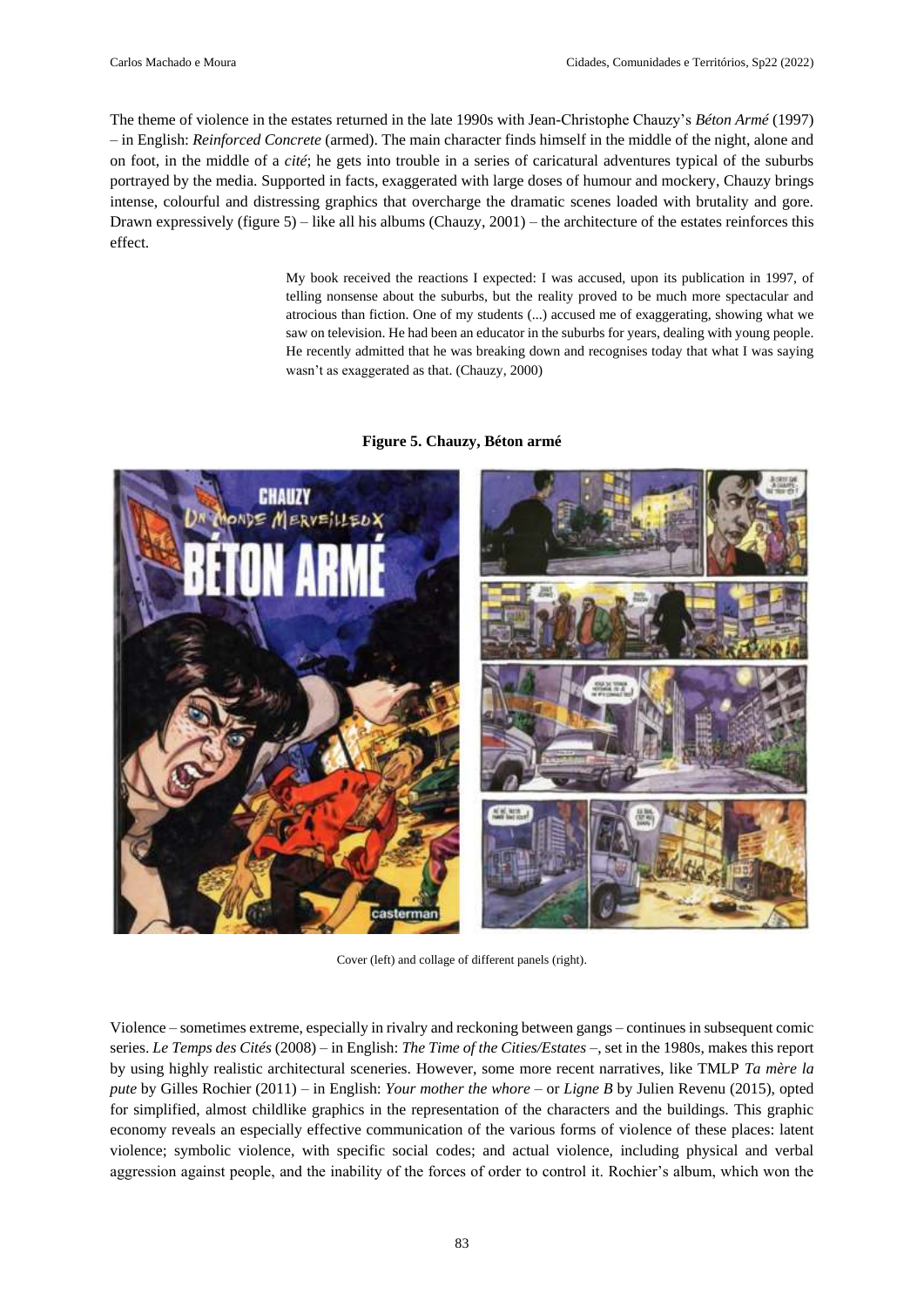revelation prize at the International Comics Festival of Angoulême 2012 – and forms a trilogy about life in the suburbs with the autobiographical *Temps Morts* (2008), *La Petite Couronne* (2017) and *Solo* (2019) – offers a sensitive and raw image of youth. It subtly reveals the mechanisms of social exclusion without great pathos or gratuitous violence. We see grands ensembles arising in the 1970s, way before they became ghettos when some optimism and innocence remained. We then witness the daily life of a group of young people between childhood and adolescence. Their encounter with the secrets of others sets the main plot, and that discovery destroys their friendship and steals their youth away. The sweet childlike monochromatic sepia drawing suggests more than it describes, turning especially effective in transmitting this sad and cruel reality, this profoundly human misery. Ligne B (figure 6), on the other hand, with a more linear drawing and shades of grey, places the narrative in 2005, precisely in the period of the revolt in the outskirts of several cities – *émeutes des banlieues*. The album tells the story of a father living in the suburbs who makes the wrong choices after constant humiliations. Following his assault on a train by a group of youngsters, being unable to respond, he gets stuck in feelings of anger and helplessness. As a portrait of the *malaise* of a man reduced to *metro*, *boulot*, *dodo*, the album reveals a growing crescendo from petty crime to countless images of urban riots, in apparently caricatural graphics yet devoid of humorous intention. Despite the simplified graphics of both authors, several real neighbourhoods are recognisable in the albums: the infamous Cité des 4.000 at La Courneuve in Ligne B, particularly the Barre Balzac building, erected in 1963 and demolished in 2011 (figure 7); Montmorency in TMLP, or the famous Tours Nuage, designed by Émile Aillaud in Nanterre, in Rochier's La Petite Couronne.



**Figure 6. Gilles Rochier, TMLP. Ta mère la pute**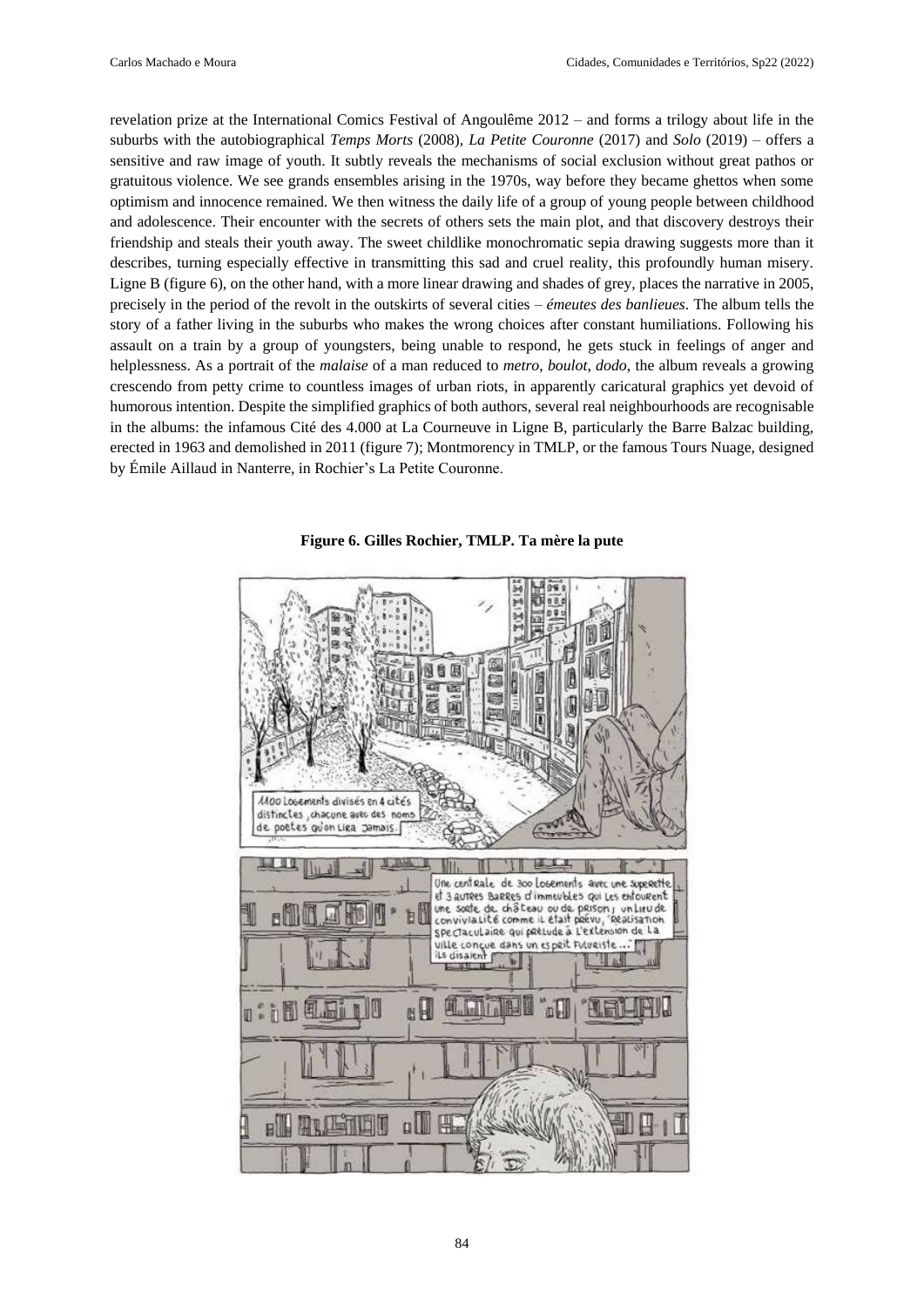

**Figure 7. Julien Revenu, Ligne B**

#### **5. Final remarks**

The *corpus* of comic strips that addresses *grands ensembles* and their social problems is considerable, composed of albums of several authors in different periods and with intentions, contents, styles, and narratives that do not compete for a unique precise vision. Moreover, assuming comics might convey a univocal image of this territory would correspond to the mistake – unfortunately quite common – of taking comics, not as a medium or a narrative art form but as a 'literary genre'. That precise confusion led to the disappearance of photo novels, which was "confiscated by sentimental novels" (Peeters, 1991, p.5). Yet, one thing that we could argue, HLM estates or *grands ensembles*, due to the stigma that they comprise and through the repetitive nature of its architecture, with the solid "Hard French" image – to borrow the term of Bruno Vayssière (1988) –, quickly overcome the strength of a mere scenery. They immediately assume a relevant role in the narrative and call a series of imageries and representations.

Longtime reserved for the children's world, mainly featuring adventures and humorous gags, comics progressively conquered an adult audience and, consequently, became intellectualised, acquiring density and the label 'graphic novel', and assuming the role of a portrait of social reality, one that explores its multiple connections. Life in a problematic suburb, especially with a recognisable architectural and urban fabric and solid graphic power, quickly becomes fertile material for inspiration. Besides, its character of failed architecture, the image of an inverted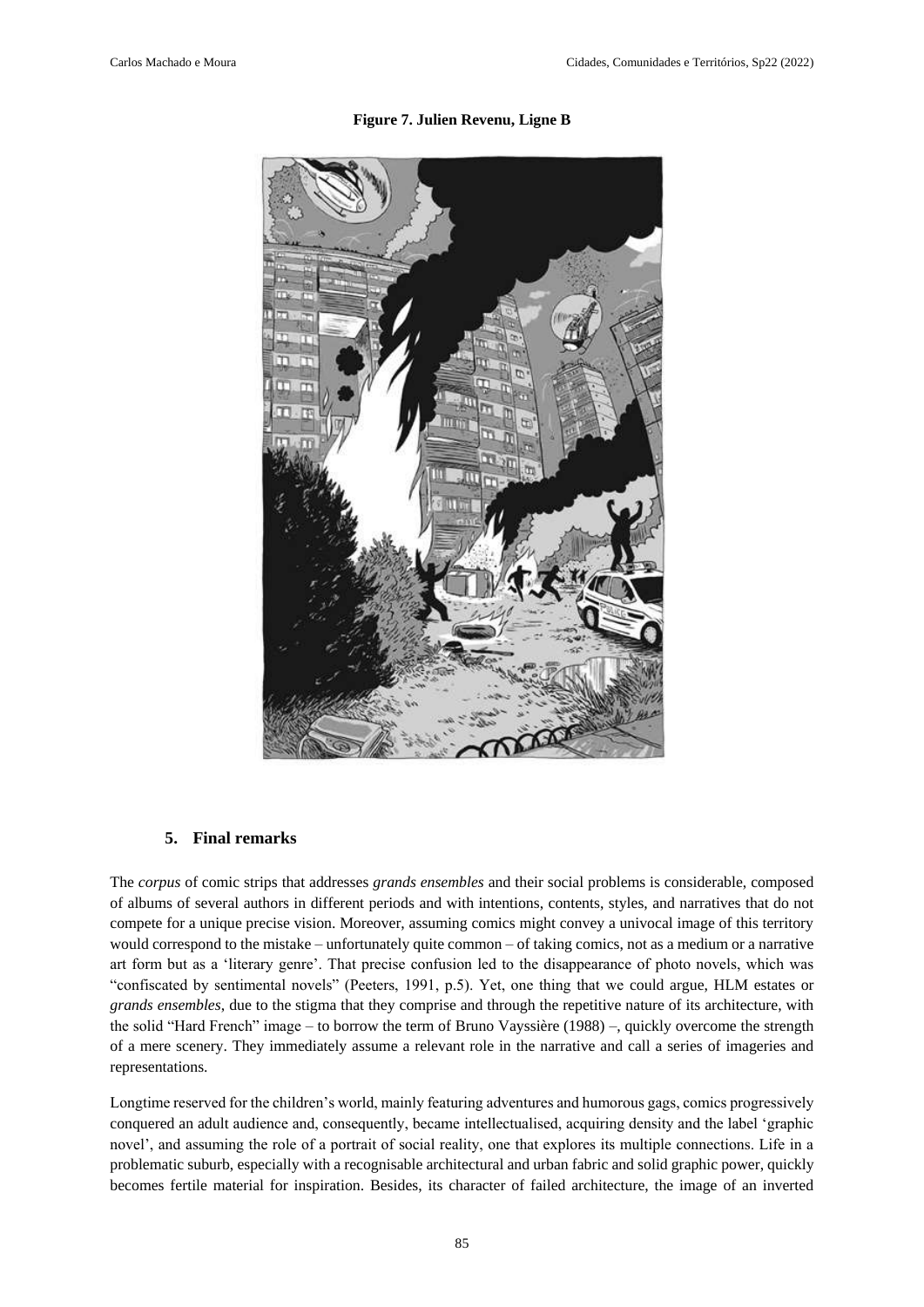utopia, indubitably provides additional interest for the narrative – history of cinema and literature demonstrates it – as dystopic worlds always proved to be more productive than any utopian urban systems (René Boer, 2013; Lus Arana, 2012).

Comic authors imbue their narratives with their personal visions – often informed by their own experience as residents in the suburbs – which might be closer or distant from the stereotypes conveyed by the media and those assimilated by the readers. When narrating dystopian environments and violent gore or enhancing this suburban setting's anthropological and visual qualities, the architectural issues, social problems, delinquency, or personal feelings become raw material for constructing different approaches and messages. Graphics, whether imbuing the representations with a comic and caricatural effect – even if in apparent contrast with the severity of the themes – sometimes providing it with optimism, other times reinforcing its dramatism, play a determinant role in the way we see (and read) these paper architectures. Perhaps, beyond the general atavisms of urbaphilia and urbaphobia, these graphic narratives might also provide interesting clues about the much-needed right to the city.

#### **References**

Boer, R. (2013). FA10 – Darryl Chen – Productive dystopias [video]. [https://www.youtube.com/watch?v=xNp](https://www.youtube.com/watch?v=xNp-yVSZc-0)[yVSZc-0.](https://www.youtube.com/watch?v=xNp-yVSZc-0)

Bourdieu, P. (Ed.). (1993). *La Misère du Monde*. Éditions du Seuil.

Busscher, J.-M. (Ed.). (1985). *Attention Travaux! Architectures de Bande dessinée*. (A Suivre) Hors Série, Casterman.

Chauzy, J.-C. (2000, Hiver). Entretien avec JC Chauzy, P.L.G. *Plein La Gueule*, *36*.

Donzelot, J. (2006). *Quand la ville se défait. Quelle politique face à la crise des banlieues?*. Éditions du Seuil.

Dufaux, F., Fourcaut, A. (Eds.). (2004). *Le monde des grands ensembles*. Créaphis.

Garric, H. (2014, January). Ville. In Dictionnaire esthétique et thématique de la *bande dessinée*. *Neuvième art 2.0 – la revue en ligne de la Cité internationale de la bande dessinée et de l'image*, [http://neuviemeart.citebd.org/spip.php?article700.](http://neuviemeart.citebd.org/spip.php?article700) 

Guyon, L., Mutturer, F., Lunel, V. (Eds.). (1986). *Attention Travaux! Architecture de Bande dessinée*. Institut Français d'Architecture.

Jacquet, E. (2015, January 30). Dessine-moi la banlieue. Enlarge your Paris. <http://www.enlargeyourparis.fr/dessine-moi-la-banlieue>

Lus Arana, L. M. (2012, June 14-15), Dystopia Whenever. Dystopian Thought and the Creation of Urban Image [Conference presentation]. *On the Surface/Na Superfície 2012*, Faculdade de Arquitectura da Universidade do Porto.

Lyon BD Festival (2013, July 5). "ta mère la pute" par Gilles Rochier, au festival LyonBD [video], DailyMotion. [http://www.dailymotion.com/video/x11kbh0\\_ta-mere-la-pute-par-gilles-rochier-au-festival-lyonbd\\_news.](http://www.dailymotion.com/video/x11kbh0_ta-mere-la-pute-par-gilles-rochier-au-festival-lyonbd_news) 

Machado e Moura, C. (2006). *Paisagens de betão. As grandes arquitecturas residenciais nos confins da cidade moderna europeia* [Unpublished graduate dissertation]. Faculdade de Arquitectura Universidade do Porto.

Malraux, A. (1971). *Les Chênes qu'on abat*. Gallimard.

Marchand, B. (1993). *Paris, histoire d'une ville: XIXe-XXe siècle*. Le Seuil.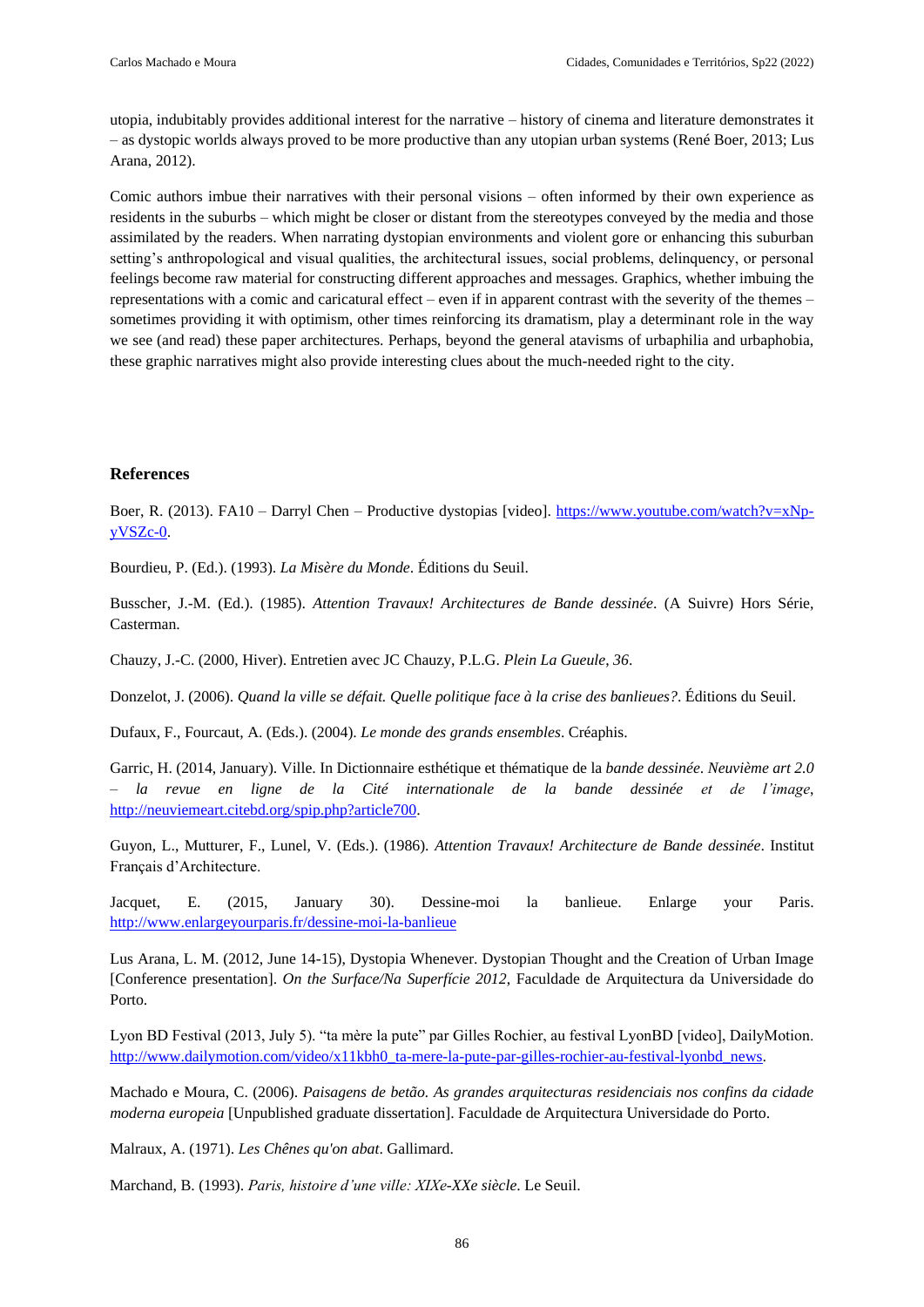Molina, G. (2007, June). Paris dans la *bande dessinée* contemporaine. Au-delà des antagonismes de l'urbaphilie et de l'urbaphobie: la ville plurielle. [Conference presentation]. *Colloque "Ville mal aimée, ville à aimer"*, Cerisy.

Morin, P. (2010). La Ville Extra-Muros. In J.-M. Thévenet, F., Rambert (Eds.). *Archi & BD. La ville dessinée*. (pp. 108–110). Monografik éditions, Cité de l'Architecture et du Patrimoine.

Oblet, T. (2005). *Gouverner la ville. Les voies urbaines de la démocratie moderne*, Presses Universitaires de France.

Pajon, L. (2015, October-November). La creation. L'histoire de Goscinny et Uderzo: Une passion magique. In *Géo Hors série* (pp. 104–113). Astérix: L'Histoire de la Gaule vue par nos héros.

Papieau, I. (2001). *La banlieue de Paris dans la bande dessinée*. L'Harmattan.

Parone, S. (1977). Bretécher. *Totem, 2*, 48–50.

Pasamonik, D. (2009, October 23). René Uderzo: Charles de Gaulle et Astérix (Actuabd.com) [video]. YouTube. [https://www.youtube.com/watch?v=1YXsoZeIB4A.](https://www.youtube.com/watch?v=1YXsoZeIB4A)

Peeters, B. (1991). *Case, Planche, Récit. Comment lire une bande dessinée*. Casterman.

Ross, K. (2004). *Fast Cars, Clean Bodies. Decolonization and the Reordering of French Culture*. The MIT Press.

Rousseau, G., Bayle, C. (1984/85). BD: Ambiance première couronne. *Urbanisme, 205*, 77.

Taittinger, T. (Ed.) (2010). Archi & BD La Ville Dessinée à la Cité de l'architecture & du patrimoine. *Beaux-Arts, 5* (hors série).

Thévenet, J.-M., Rambert, F. (Eds.). (2010). *Archi & BD. La ville dessinée*. Monografik éditions/Cité de l'Architecture et du Patrimoine.

Thierry (2013, August 23). Cauchemar Blanc, de Matthieu Kassovitz d'après Moebius. La *bande dessinée* m'emmerde – [http://labdmemmerde.blogspot.pt/2013/08/cauchemar-blanc-de-matthieu-kassovitz.html.](http://labdmemmerde.blogspot.pt/2013/08/cauchemar-blanc-de-matthieu-kassovitz.html)

Trocquet, F., Boucq, F., Roger, M., Schuiten, F., Edith, Fernandez, N., …, Nicollet, J.-M. (2013). *Oh, ce sera beau!*. Alcéane/OPH de la Ville du Havre.

Vayssière, B. (1988). *Reconstruction-déconstruction. Le hard french ou l'architecture française des Trente Glorieuses*. Picard.

#### **Comic Books**

Binet (1982). *Les Bidochon Tome 3 – Les Bidochon en habitation à loyer modéré*. Audie/Fluide Glacial.

Blutch (2002). *Vitesse Moderne*. Aire Libre / Dupuis.

Boucq (1984). *Les Pionniers de l'aventure humaine*. Casterman.

Boudjellal, F., Jollet, T. (1996). *Ethnik ta mère*. Soleil Productions.

Brahy, Boisserie, Ploquin (2008). *Le Temps des Cités*. (Vols. 1-3). 12bis.

Caza, P. (1977). *Scènes de la vie de banlieue*. (Vols. 1-3). Dargaud.

Chauzy, J.-C., Jonquet, T. (1997). *Béton Armé*. Casterman.